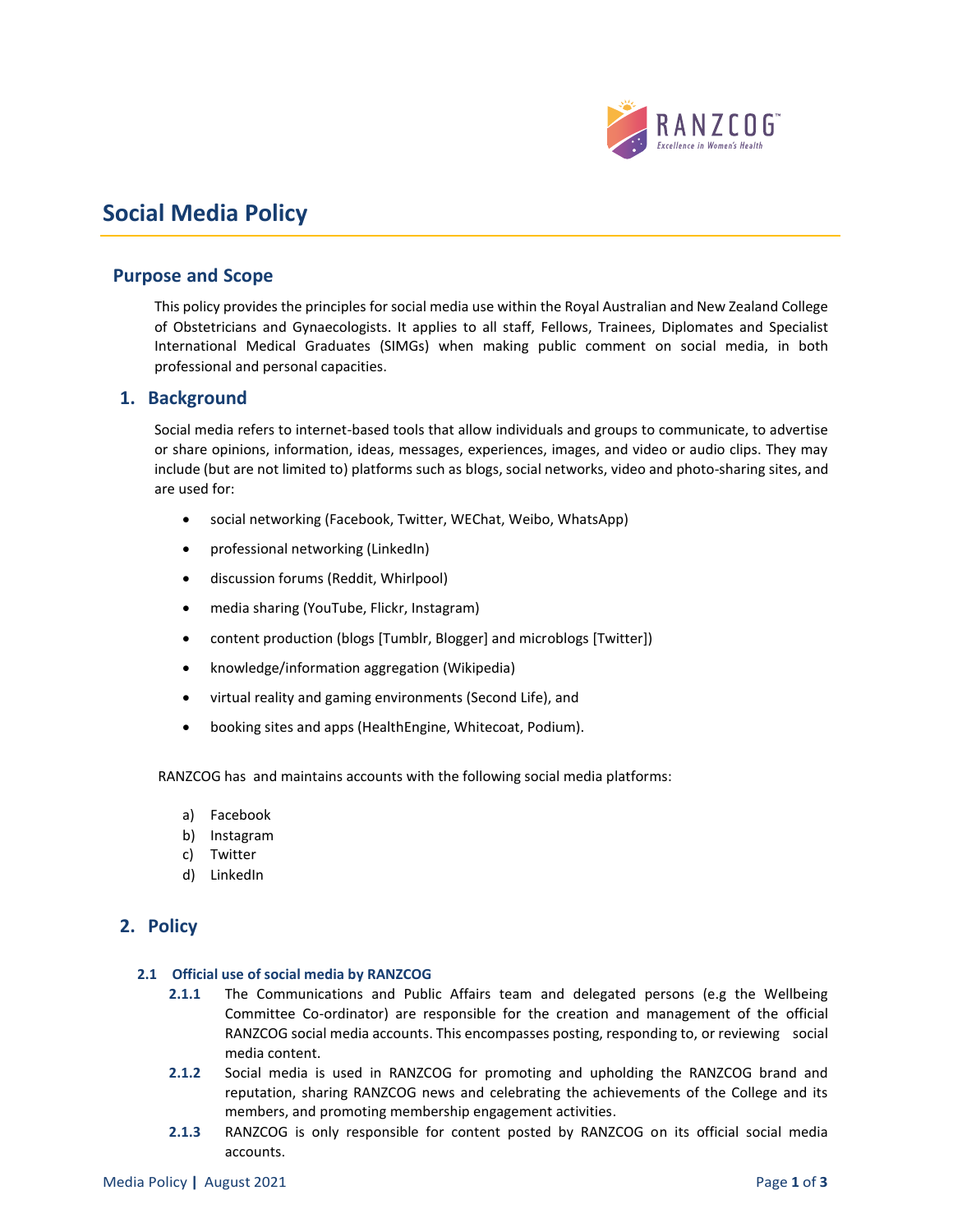**2.1.4** Fellows, Trainees, Diplomates, SIMGs and staff are not permitted to create a social media account on behalf of RANZCOG, or speak on behalf of RANZCOG through their social media unless specifically authorised.

#### **2.2 Use of social media by RANZCOG staff, Fellows, Trainees, Diplomates and SIMGs**

- **2.2.1** Participation in online forums should reflect the same high standards of professional behaviour that are expected when RANZCOG business is conducted in person. This includes upholding RANZCOG's Organisational Values, and adherence to the RANZCOG Code of Conduct. When engaging in social media, RANZCOG employees, and Fellows, Trainees, Diplomates and SIMGs are expected to exercise care and discretion in all online communications.
- **2.2.2** RANZCOG Fellows, Trainees, Diplomates and SIMGs should not purport to represent the views of RANZCOG, and should:
	- a) not use the RANZCOG logos and branding unless authorized, and in line with the relevant RANZCOG policies
	- *b)* declare that all communications and content are their own and do not represent the views of RANZCOG or their employer. For example, *'This account reflects my personal views and not the views of RANZCOG, or any RANZCOG committees or boards with which I am involved.'*
- 2.2.3 When using social media RANZCOG staff, Fellows, Trainees, Diplomates and SIMGs must not:
	- 1. disclose RANZCOG confidential information
	- 2. post, communicate or create content which references RANZCOG and may adversely or negatively affect RANZCOG's reputation, image, or commercial interests
	- 3. represent themselves as, or communicate in such a way that the public would believe that they are acting for or communicating on behalf of RANZCOG
	- 4. post any material that defames, harasses, vilifies, discriminates against, sexually harasses, bullies, stalks, victimises, brings into disrepute, or threatens another RANZCOG employee, Fellow, Trainee, Diplomate, SIMG or any RANZCOG affiliated body or association.

#### **2.3 General obligations in the use of social media by Staff, Fellows, Diplomates, Trainees and SIMGs**

The behaviour of Fellows, Diplomates, Trainees and SIMGs is guided by relevant professional policies such as the Medical Board of Australia's social media policy; the Medical Council of New Zealand's 'Statement on use of the internet and electronic communication', relevant national laws and regulations and the RANZCOG Code of Conduct. The behaviour of Staff is guided by their individual employment contracts, College HR policies as well as the RANZCOG Code of Conduct.

 2.3.1 Examples of social media behaviours that staff, Fellows, Diplomates, Trainees and SIMGs should not engage in, include:

- a) discrimination or harassment, sexual harassment, bullying, stalking, victimisation, abusive or threatening interactions
- b) defaming or criticising colleagues in an untruthful, misleading, or deceptive manner
- c) disclosing confidential or personal information about their patients or their colleagues

#### **2.4 Use of social media for Sponsors and Partners**

RANZCOG may choose to recognise sponsorship arrangements or promote sponsorship initiatives through social media channels. Such social media activity should adhere to the parameters set out for sponsors and partners in the Sponsorship Policy and Procedure. Social media posts will not be used to directly advertise a partner's product or services or provide them with a platform for product placement. Final approval rights for social media activity related to partners and sponsors rests with RANZCOG.

## 3. **Breaches of this Policy**